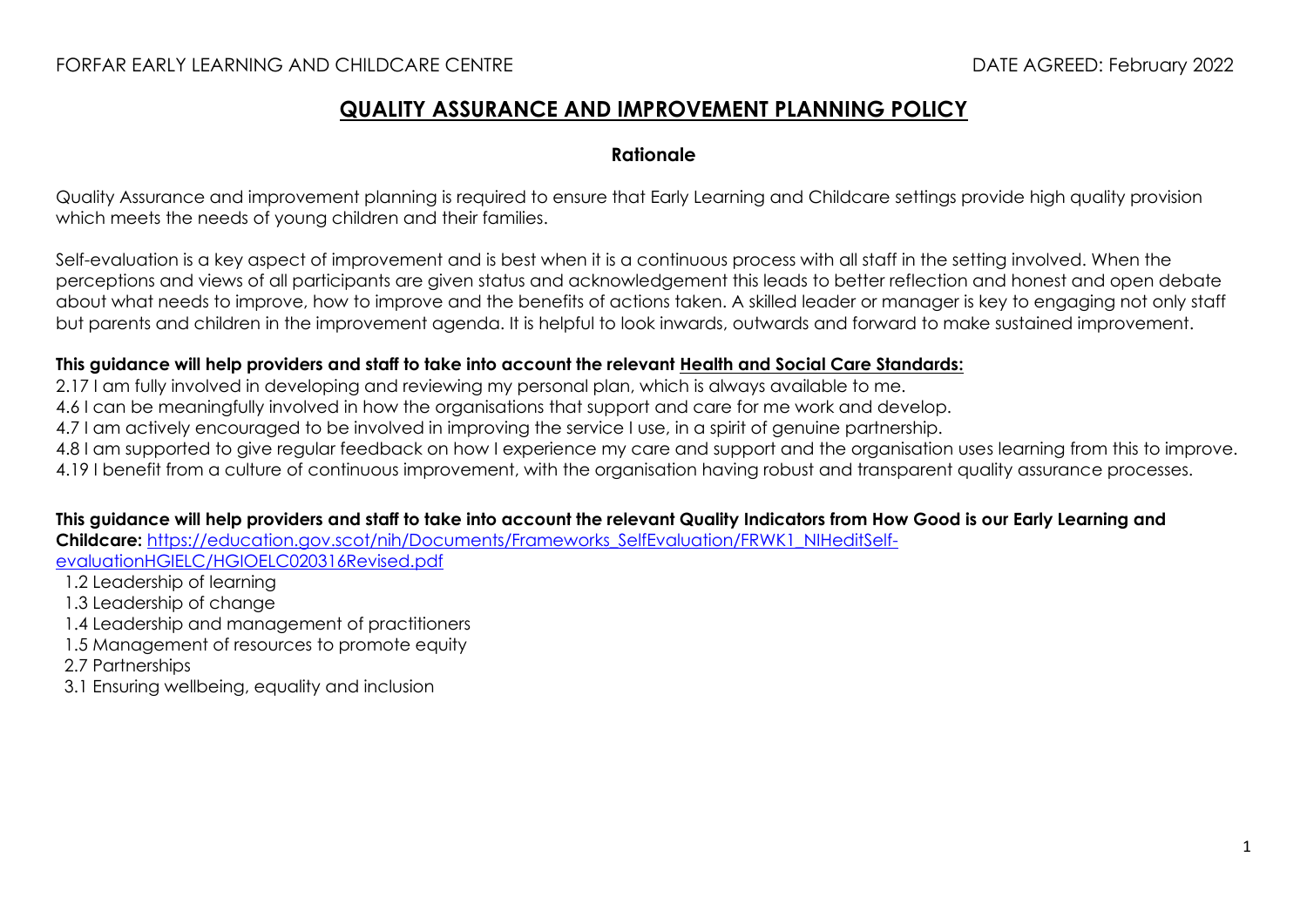## FORFAR EARLY LEARNING AND CHILDCARE CENTRE **External and the set of the CENTRE** DATE AGREED: February 2022

**This policy will be monitored by / through:** Staff Team in consultation, children, parents, staff and other professionals using internally collated quality assurance information, Supported School Reviews, Quality Assurance visits, reports and feedback from central support team, external quality assurance and feedback from stakeholders.

| This policy will be reviewed in: | 6 months    |
|----------------------------------|-------------|
| Review Date:                     | August 2022 |
| Reviewed By:                     | Management  |